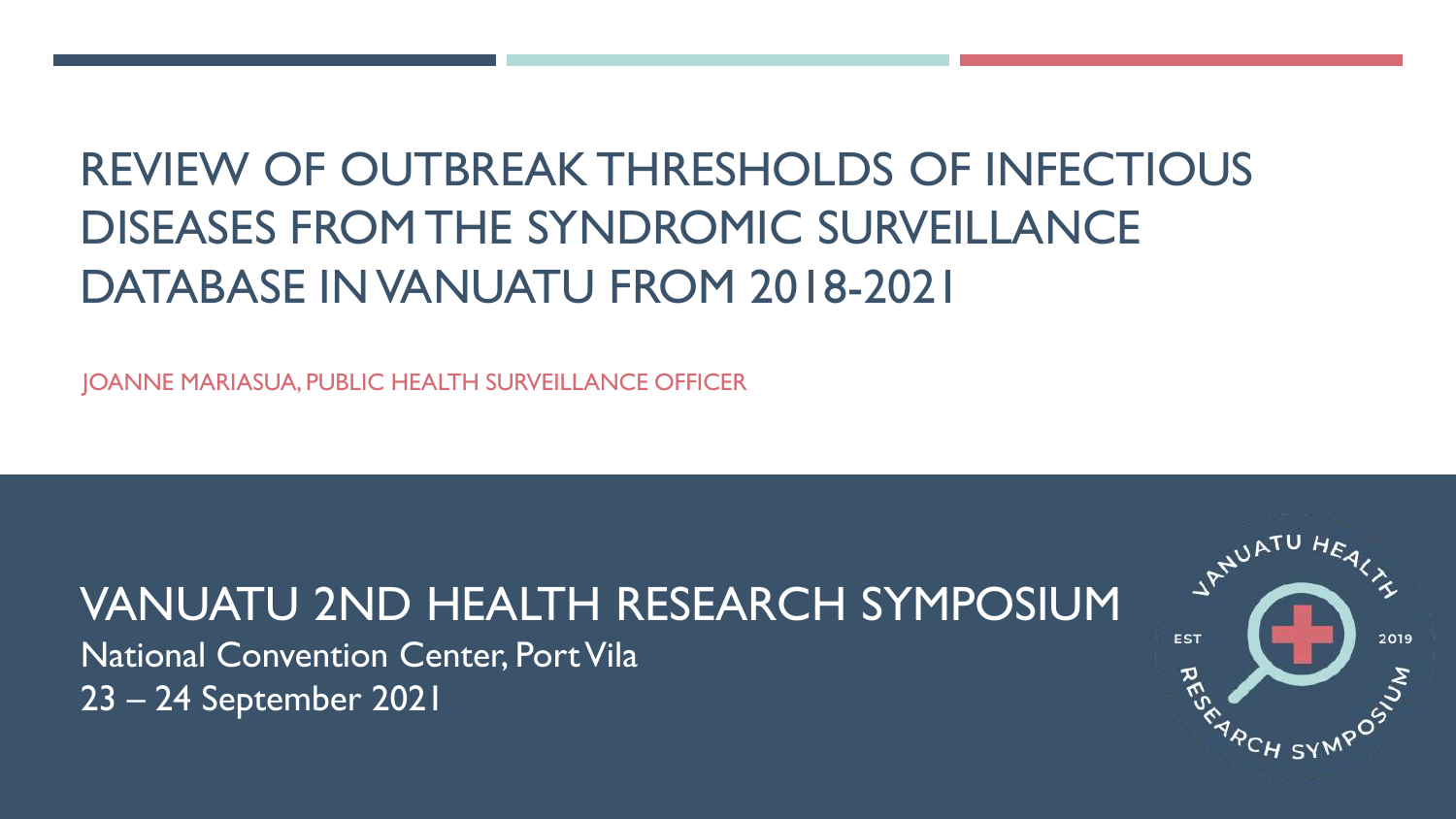## INTRODUCTION

- Vanuatu has participated in the Pacific syndromic surveillance system (PSSS) since 2015.
- **The four core syndromes reported to PSSS are: Acute fever and Rash,** Influenza like illness, Watery Diarrhoea and Prolonged Fever.
- Outbreaks are detected when cases exceed the determined threshold
- $\blacksquare$  The objective of this research is to see whether the outbreak thresholds need to be reviewed.

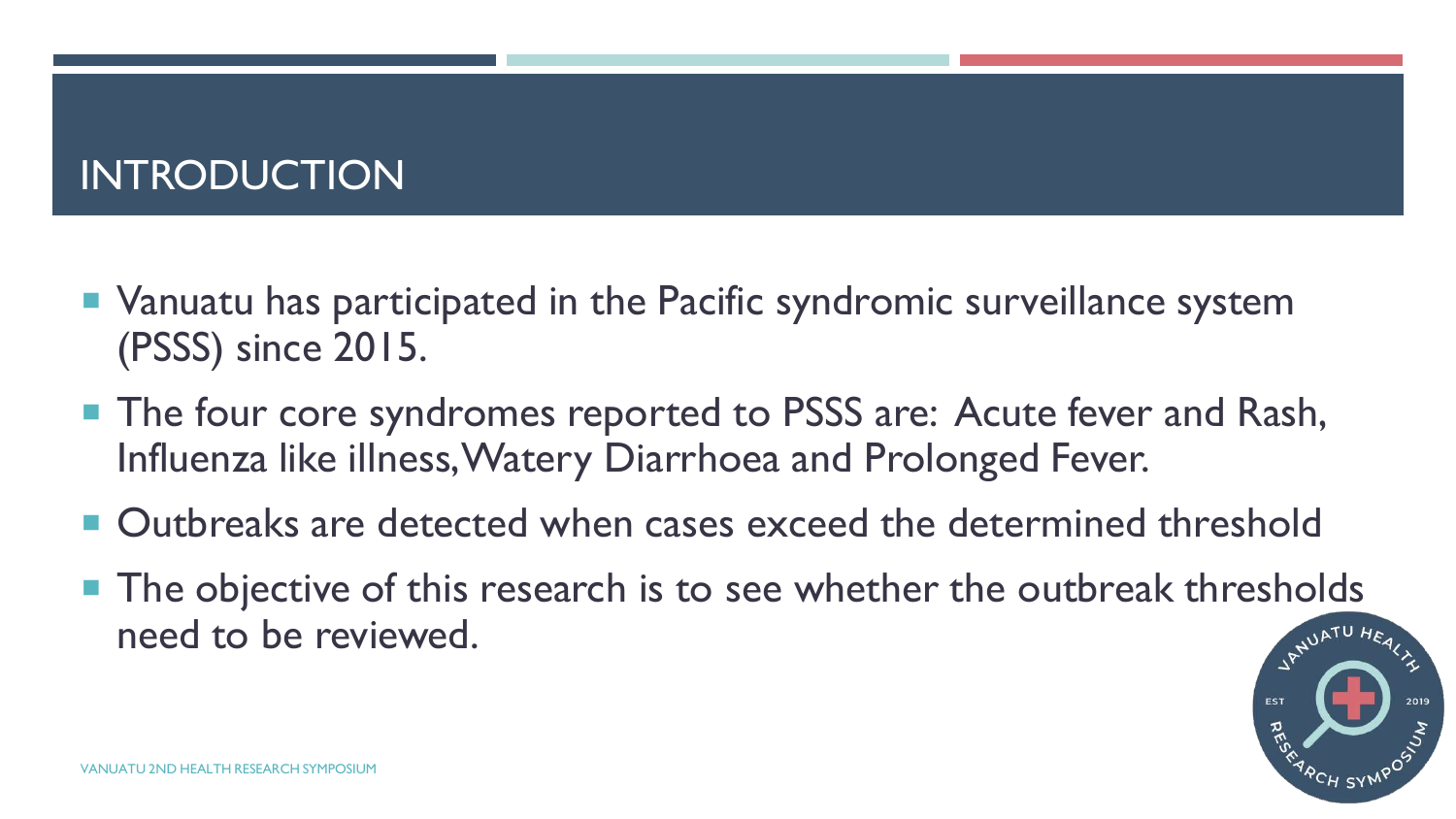## INTRODUCTION - SYNDROME, CAUSATIVE AGENT, DISEASE

| <b>Acute Fever &amp; Rash</b>                | <b>Influenza like Illness</b> | <b>Watery Diarrhoea</b>                | <b>Prolonged Fever</b>            |
|----------------------------------------------|-------------------------------|----------------------------------------|-----------------------------------|
| <b>Measles</b>                               | Influenza viruses             | <b>Salmonella</b>                      | <b>Typhoid</b>                    |
| Dengue Virus                                 | Respiratory syncytial virus   | <b>Rotavirus</b>                       | Dengue virus                      |
| <b>Zika Virus</b>                            | Streptococcus Pneumonia       | <b>Adenovirus</b>                      | Zika virus                        |
| Leptospirosis                                | Other bacterial<br>pneumonias | <b>Norovirus</b>                       | Chikungunya virus                 |
| Chikungunya virus                            | COVID19                       | <b>Clostridium Perfringes</b><br>toxin | Leptospirosis                     |
| <b>Rubella</b>                               |                               | Bacillus cereus toxin                  | Malaria                           |
| Coxsackie                                    |                               | Staphylococcus aureus<br>toxin         | Pneumonia<br>EALTS                |
|                                              |                               |                                        | Secondary bacterial<br>infections |
| <b>VANUATU 2ND HEALTH RESEARCH SYMPOSIUM</b> |                               |                                        | <b>MPOSITIVA</b>                  |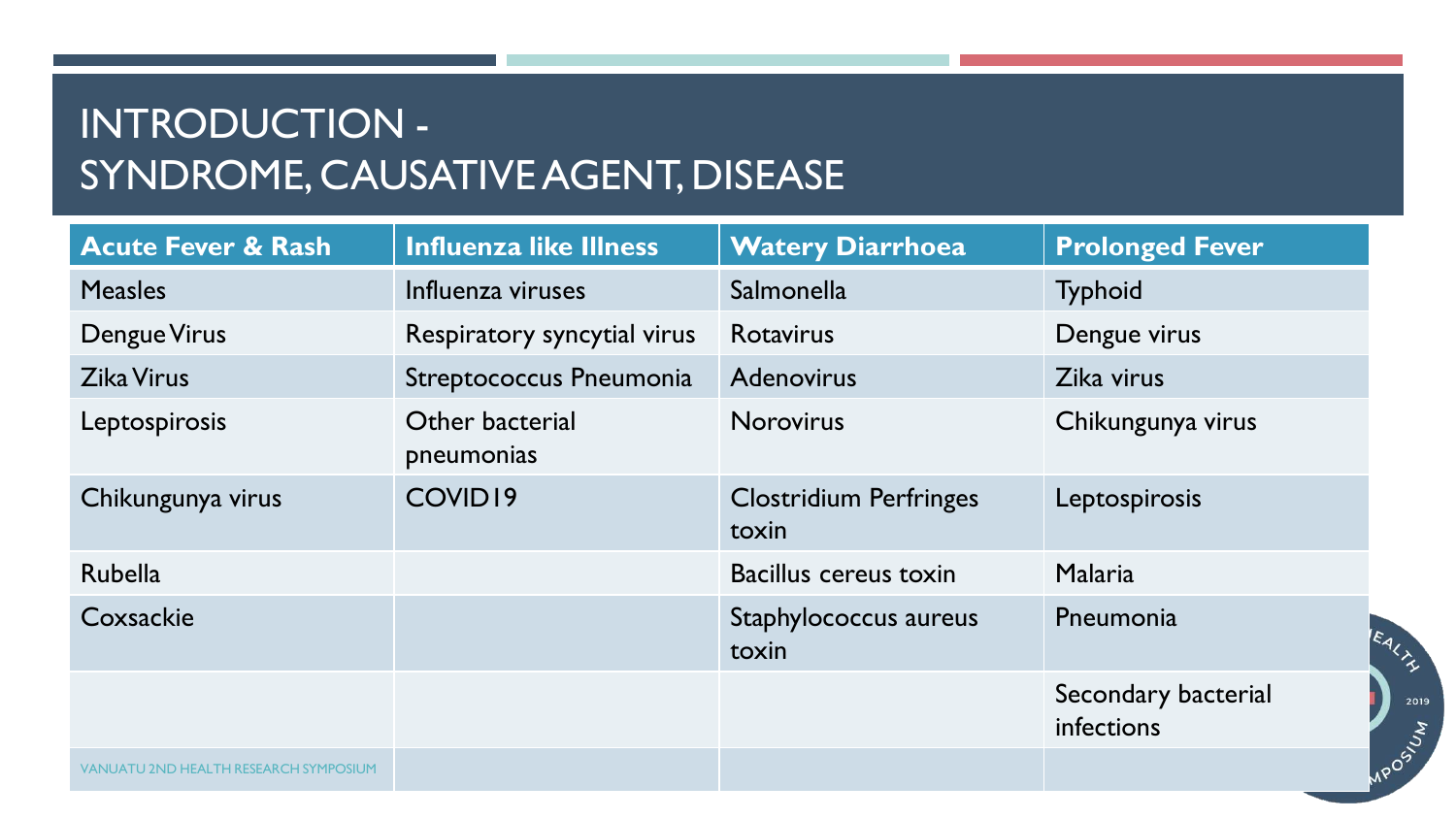## METHODS - LOCATION OF SENTINEL SITES



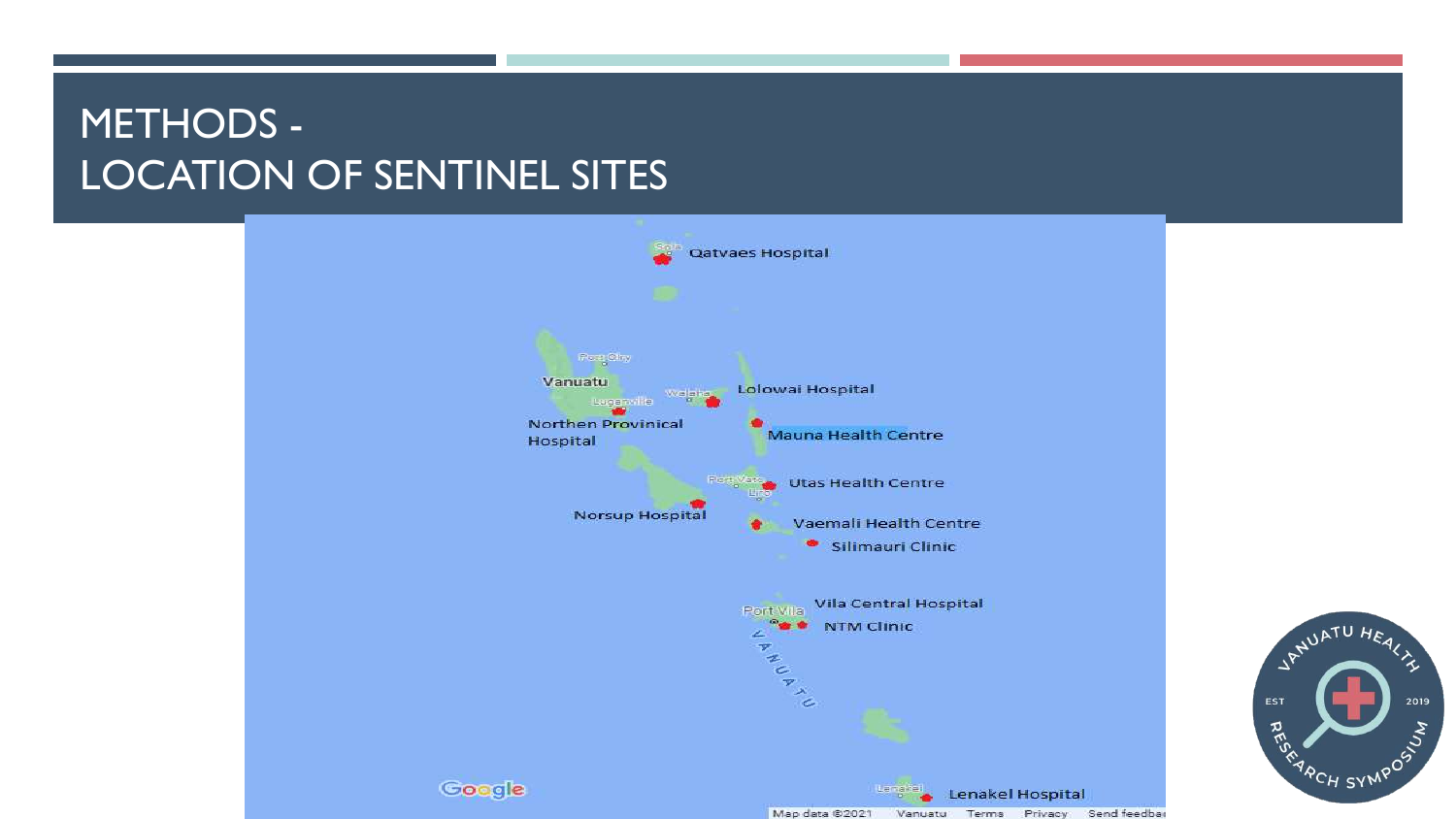#### **METHODS**

- **Eleven sites report weekly and** data is sent to PSSS.
- Data from 2018-2021 were extracted from the syndromic surveillance database.
- **Visual inspection.**

| Syndrome                    | <b>Outbreak Threshold</b> |
|-----------------------------|---------------------------|
| <b>Acute Fever and Rash</b> | 19                        |
| <b>Prolonged Fever</b>      | 38                        |
| Influenza like illness      | 426                       |
| <b>Watery Diarrhoea</b>     | 37 I                      |

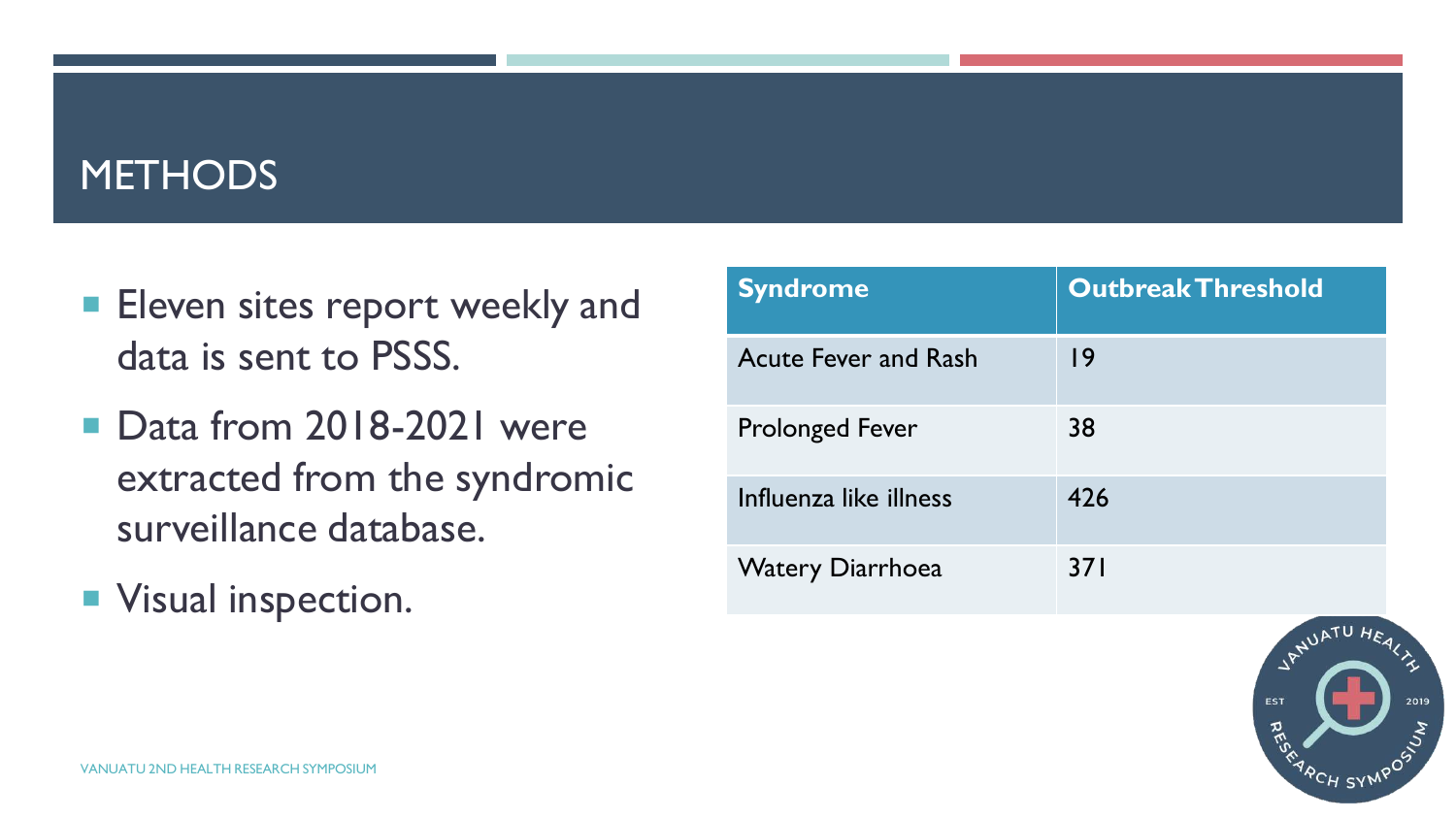## **Acute Fever and Rash vs Epiweek**

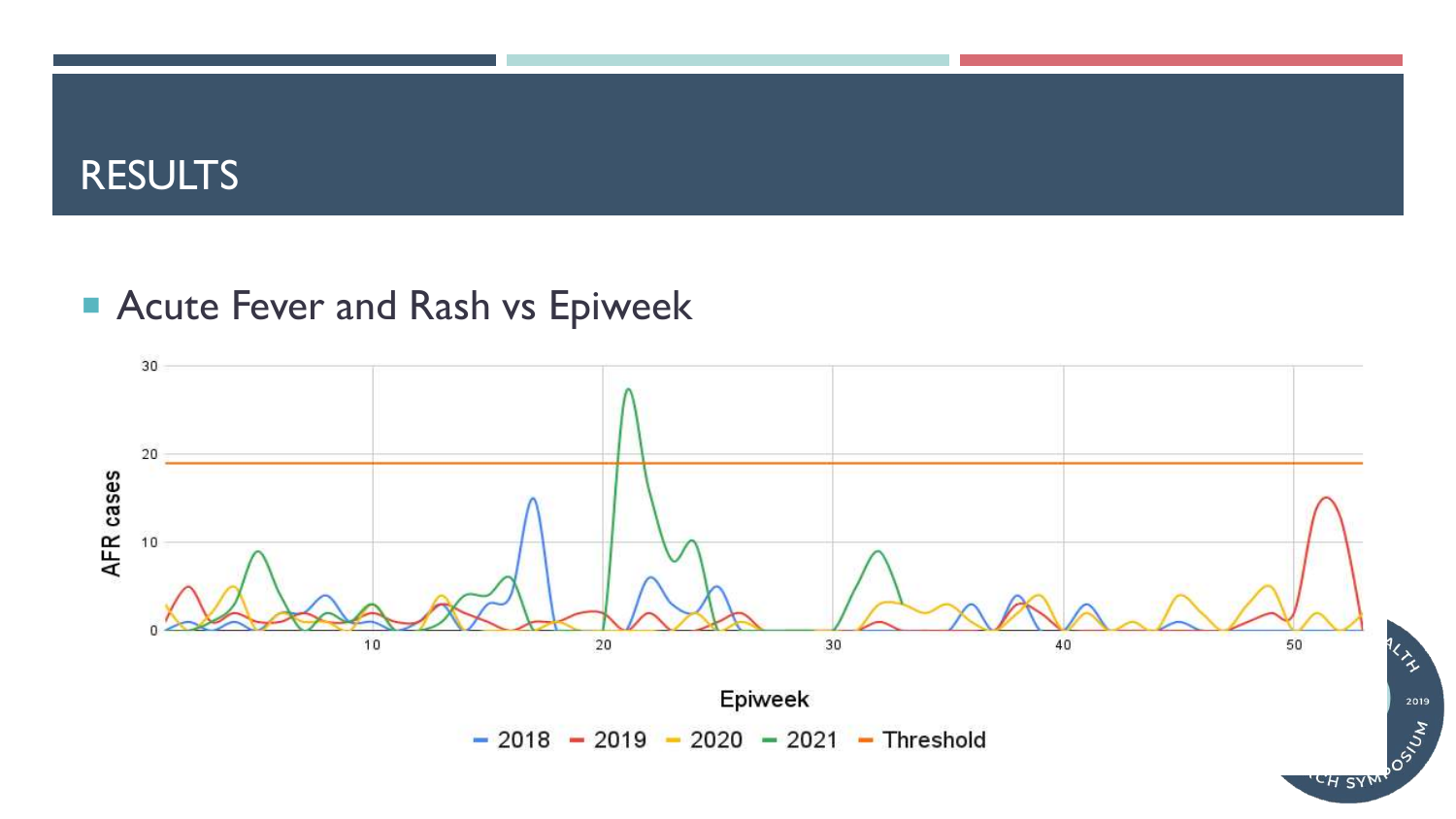#### **Prolonged Fever cases vs Epiweek**



-H SY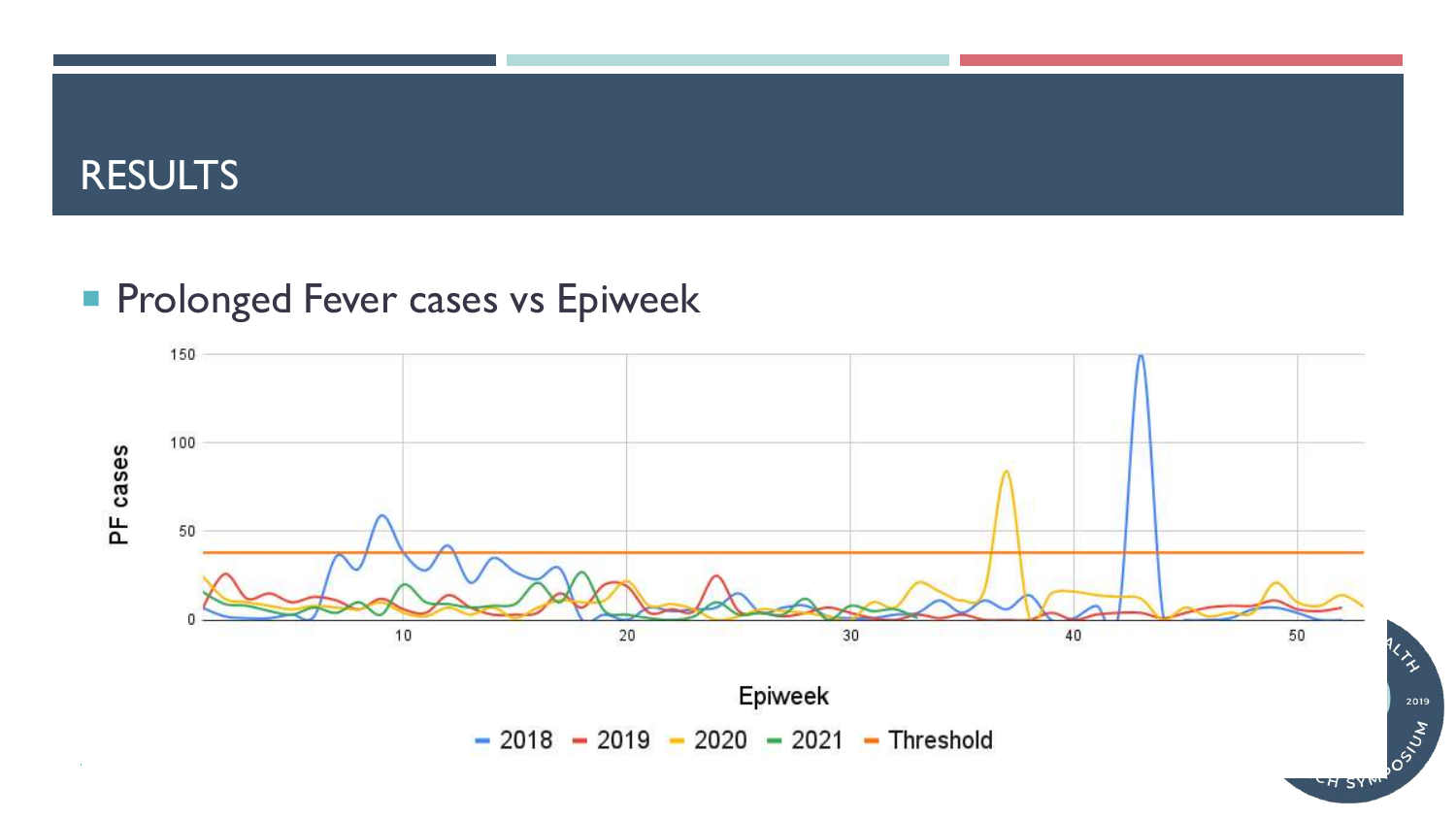## **Influenza like Illness cases vs Epiweek**



2019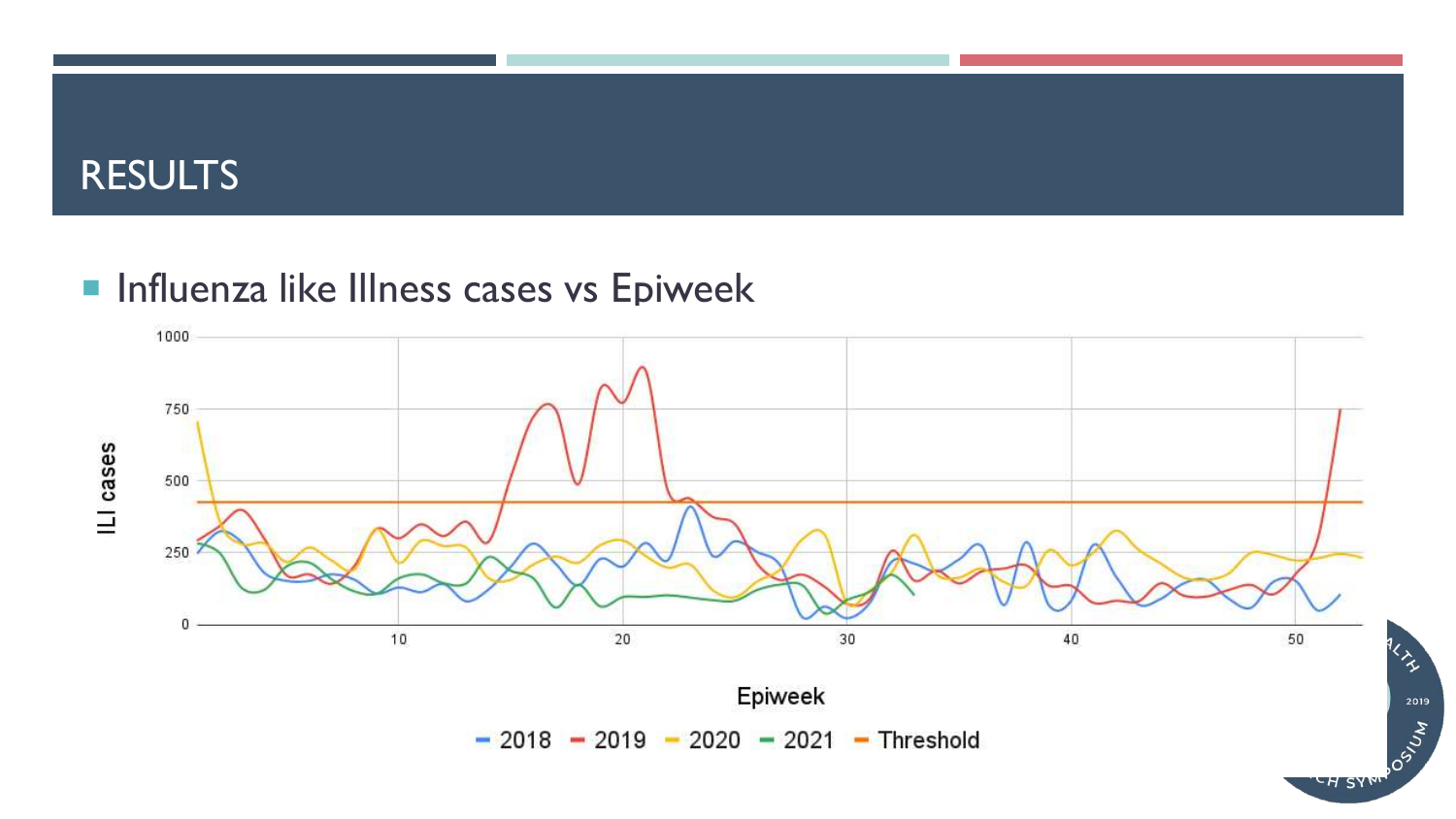## **NATELLET VE DEAL THEORY DEALLY CONCRETE VALUATE VERGINAL EXAMPLE VALUATE VERGINAL EXAMPLE VALUATE**

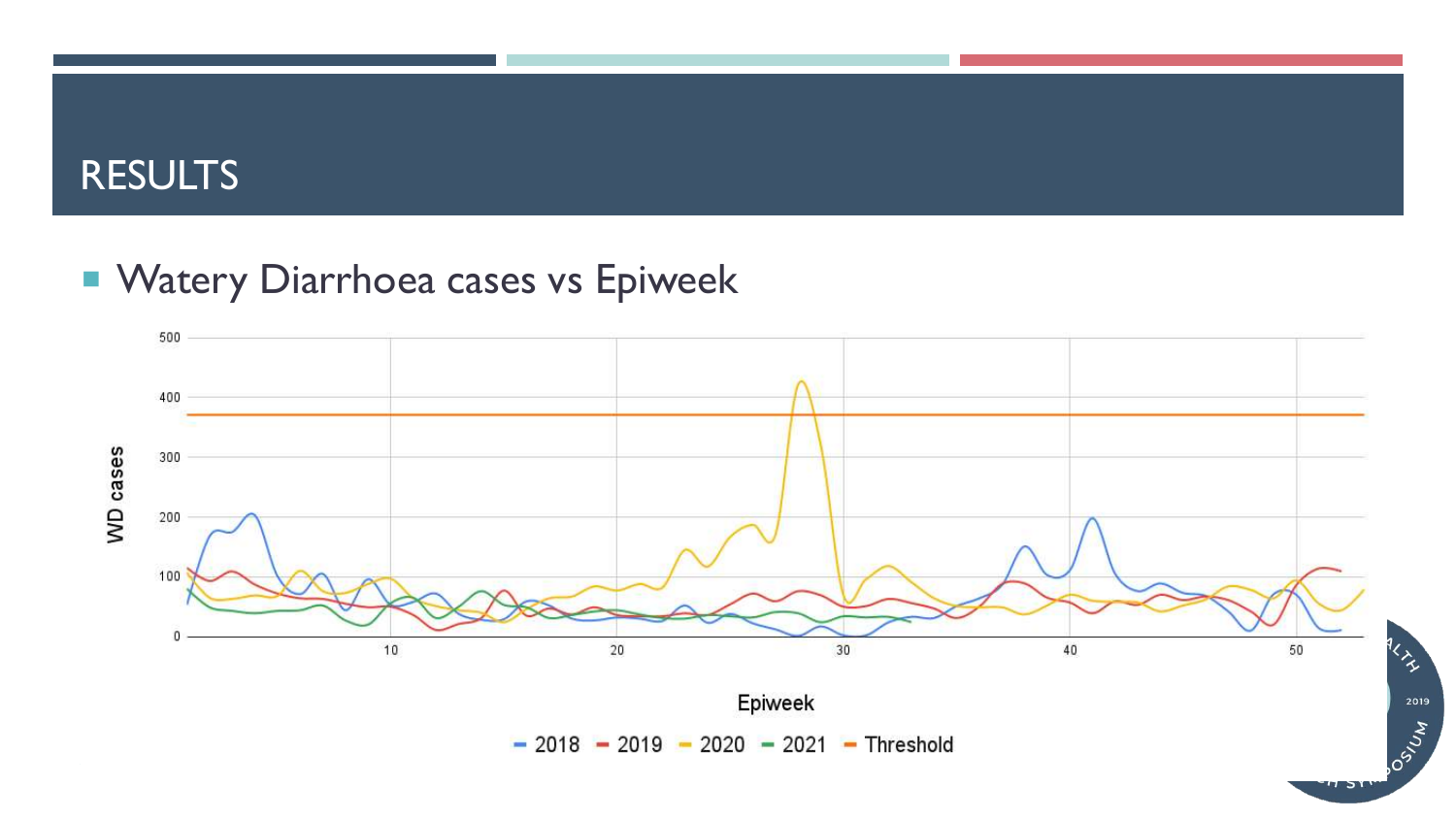## **DISCUSSION**

- Outbreaks were identified for all syndromes.
- **Potential outbreaks were also identified but were below the threshold.**
- Most of the outbreaks that were seen were well responded to thus the decrease in cases.
- Thus, these results shows the need to review and recalculate thresholds to better capture potential outbreaks.

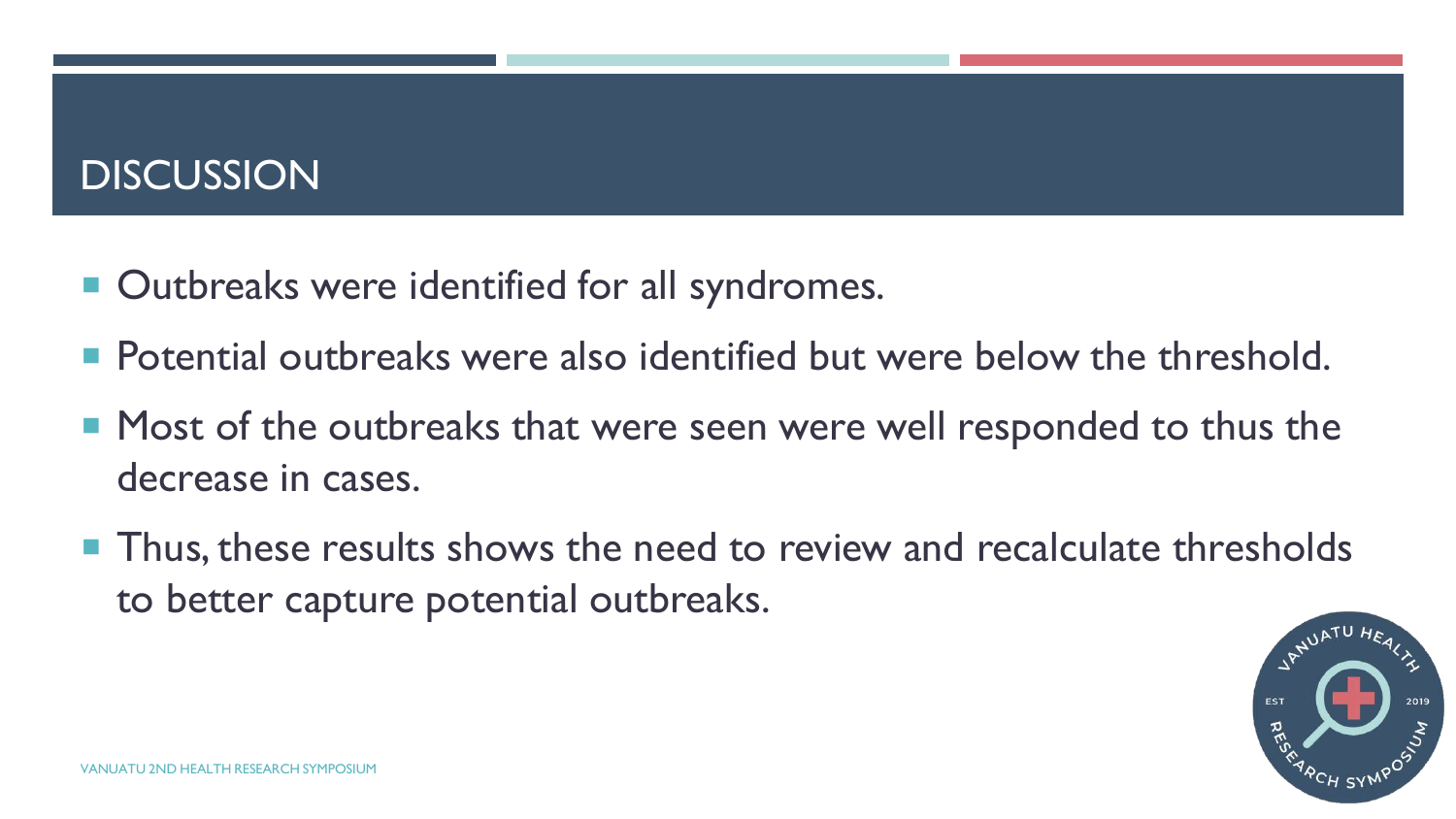## RECOMMENDATIONS / IMPLICATIONS

- **To increase number of sentinel sites.**
- **Pre-determined thresholds should be reviewed as we identified several** potential outbreaks that were not detected according to existing thresholds.
- There are existing steps to calculate thresholds and this will be conducted in 2021.